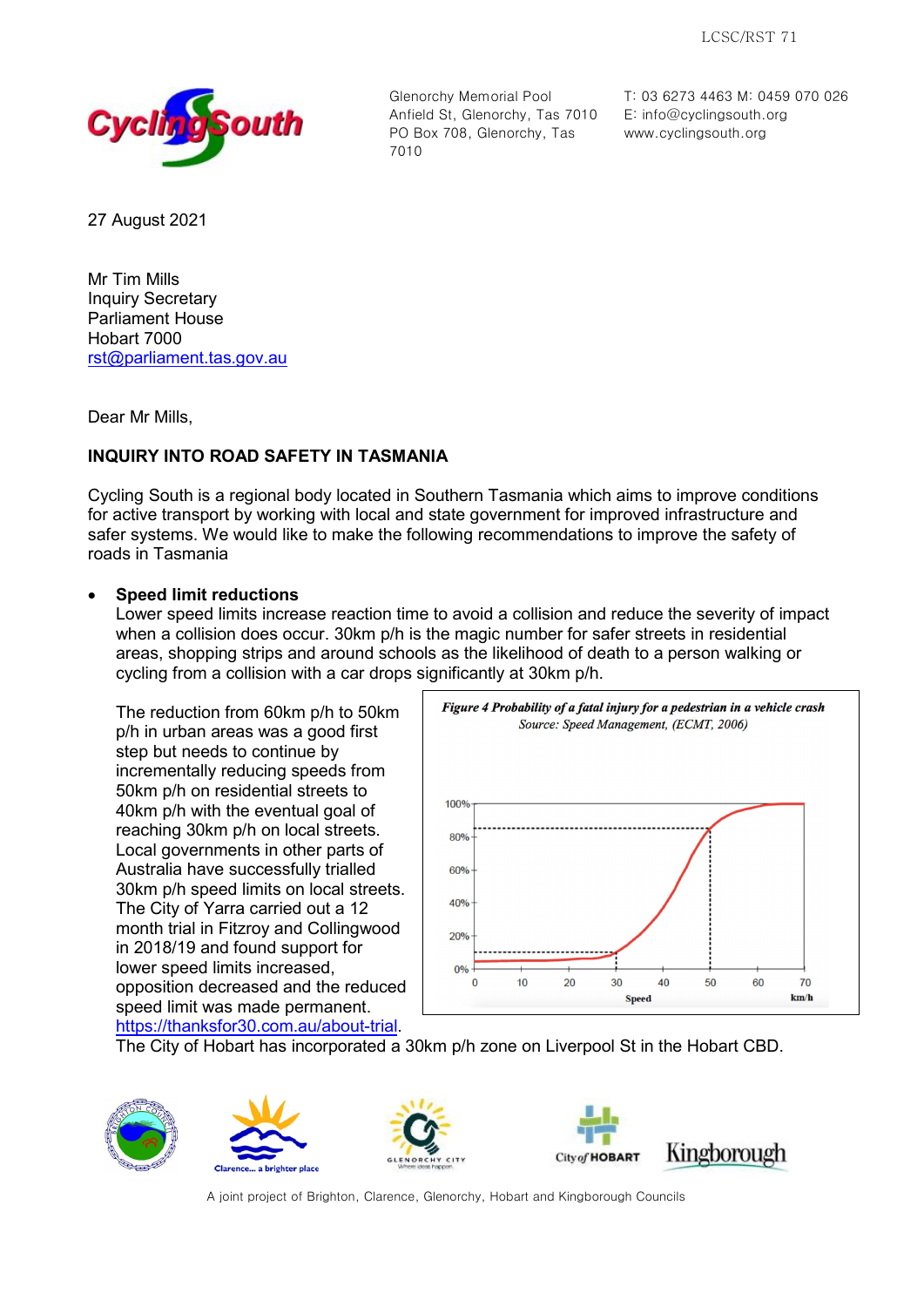In 2011 the Road Safety Advisory Council recommended the default speed limit on all rural roads in Tasmania to be reduced to 90km p/h, with the exception of higher standard roads which have sealed shoulders and barriers, such as the Midland Highway.

Rural roads are where recreational cycling and cycle touring occur but in Tasmania are usually windy and hilly and lack sealed shoulders. Generally they are unsuitable for vehicles travelling at 100km p/h but drivers will attempt to travel at the default speed limit, even if the conditions don't warrant it. At the time the government did not pursue the recommendation and a revisit to reduce speed limits on rural roads is overdue. The introduction of mobile speed cameras would also assist to enforce the speed limits.

## • **Safer road design for active travel**

Travel by bicycle around towns and cities in Tasmania can be highly stressful and challenging due to lack of a network of safe spaces to ride that connects to workplaces, shops, schools and sports centres.

A 'AAA' cycling network is a connected network of low-stress and inclusive routes that cater for All Ages and Abilities, as defined in the table below. It provides genuine transport choice to a wide range of people including children, older people and inexperienced riders to move around their communities with ease.



Source: City of Vancouver: Transportation Design Guidelines - All ages and abilities cycling routes

State government needs to commit to a program that provides ongoing annual funding for the design and construction of safe cycling networks in cities across Tasmania. VicRoads established an on-going cycling infrastructure program in 1994 which provides a good reference framework for Tasmania. The Tasmanian program needs to provide funding not only for construction but also the detailed design for infrastructure that meets the AAA standard. Retrofitting roads to provide separated cycling infrastructure that minimises interactions with motor vehicles will make our streets safer for all users.

## • **Improved level of service for people at road crossings**

Road crossings are stress points for people walking or cycling and expose them to risk, particularly on busy roads where there are few gaps in traffic flow to cross. Even where signalised crossings of major roads are provided, the level of service can be poor in the form of short green time (sometimes only one second before the red man starts flashing), no green time because a button wasn't pushed early enough or the crossing is divided into two signal cycles which requires the person to wait in the middle of the road to complete their crossing.